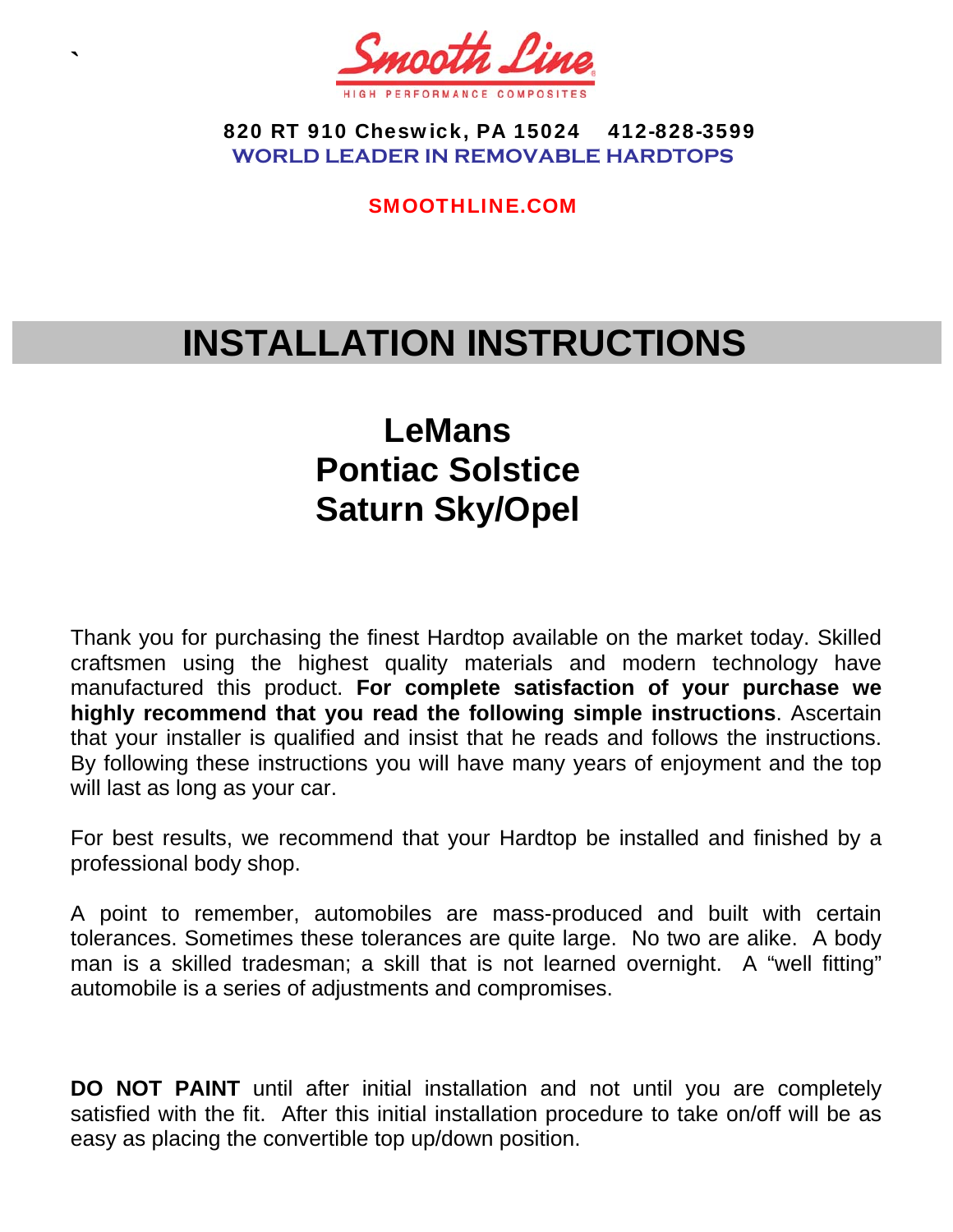**Included in your shipping carton are parts which are necessary in the final assembly of the Hardtop as shown below**



**Side Window Drip Guard Moldings (pr)** 



 **Side Window Rubber Seals** 

## **Attached to the hardtop**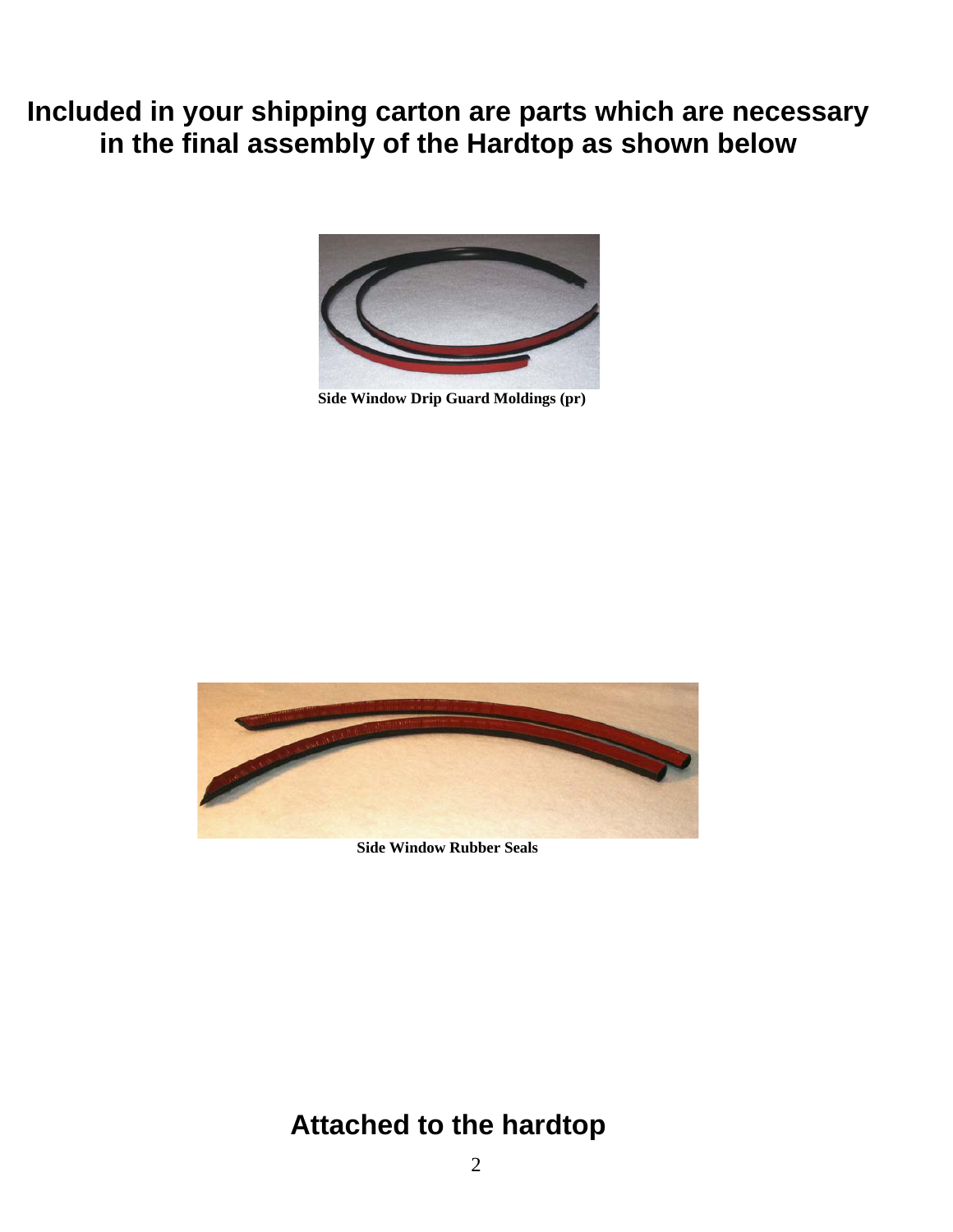





**OEM assembly (2) CEM** assembly (2) Right shown **& knob assembly assembly being assembly contained by Right shown** 



**Right shown** (Defog window upgrade) *Right shown* 



**Rear inner seal** 

#### **A Prior to placing the Hardtop on the car:**

- 1. Open both doors with the windows down
- 2. Fold the convertible top into the normal down position and close the deck panel.
- 3. Clean the top of the windshield frame and rear deck area. Inspect the windshield rubber for excessive wear or damage.
- 4. Lubricate the bottom of the deck rubber of the Hardtop with a silicone lubricant or Vaseline (Caution: Keep lubricant from the primed surface to be painted.
- 5. Familiarize yourself with the working of the front and rear latching assembly. The front latch attaches to the windshield and operates the same as the convertible latch. Once the hook is caught on the windshield bar the black knob is tightened clockwise to secure the hardtop. Tighten black knob against acorn nut before inserting hook assembly into hardtop and hooking onto windshield bar. After hook is caught on the windshield bar tighten knob towards front of car. Reverse procedure to uninstall hardtop.
- 6. The two rear pins snap into the receptacles on the rear deck as the convertible does.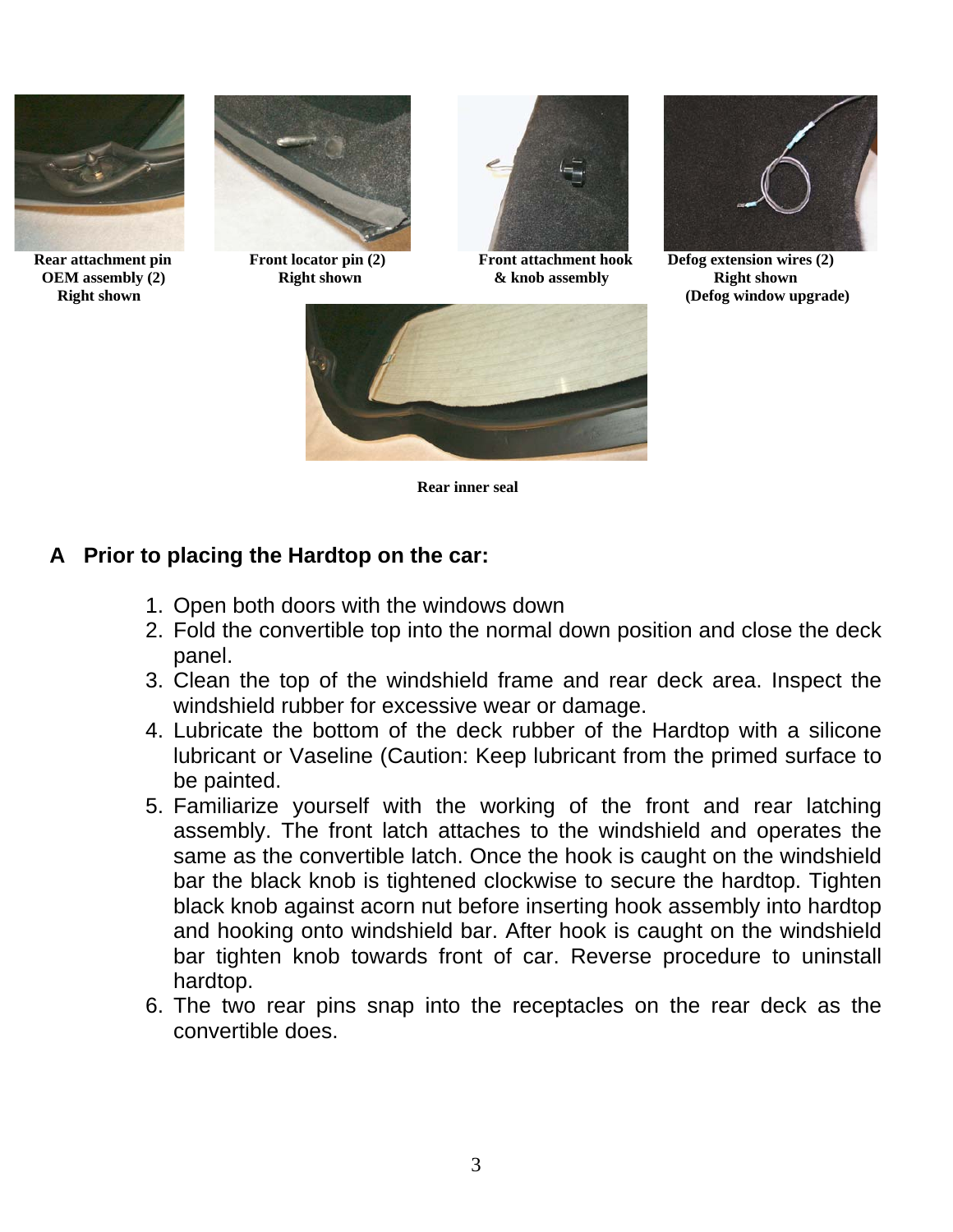#### **B**. **Front latch**:

- 1. Make sure that the two front pin locators engage their respective sockets on the windshield frame.
- 2. Make sure that the top is properly positioned, front and rear as well as centered on the car (see Hardtop Adjustment , page 5 )
- 3. Insert front hook assembly into hardtop. Orientate open end of hook towards driver's side and hook onto windshield bar. Tighten black knob clockwise until front of hardtop is secured.

#### **C**. **Rear latches**:

- 1. Ascertain rear deck is closed.
- 2. Sharply push down on each side of hardtop to engage rear latch pins.
- 3. Close each window and gently close each door to check for any interference between hardtop, door or window.



**Depending on the build tolerances of your car some or all of the following steps may be necessary to accomplish a satisfactory fit of your Hardtop. Check the various gap tolerances on all of the other panels on the car to ascertain what is acceptable. Your hardtop has been prefitted and installed by factory technicians on a Solstice/Sky like yours.**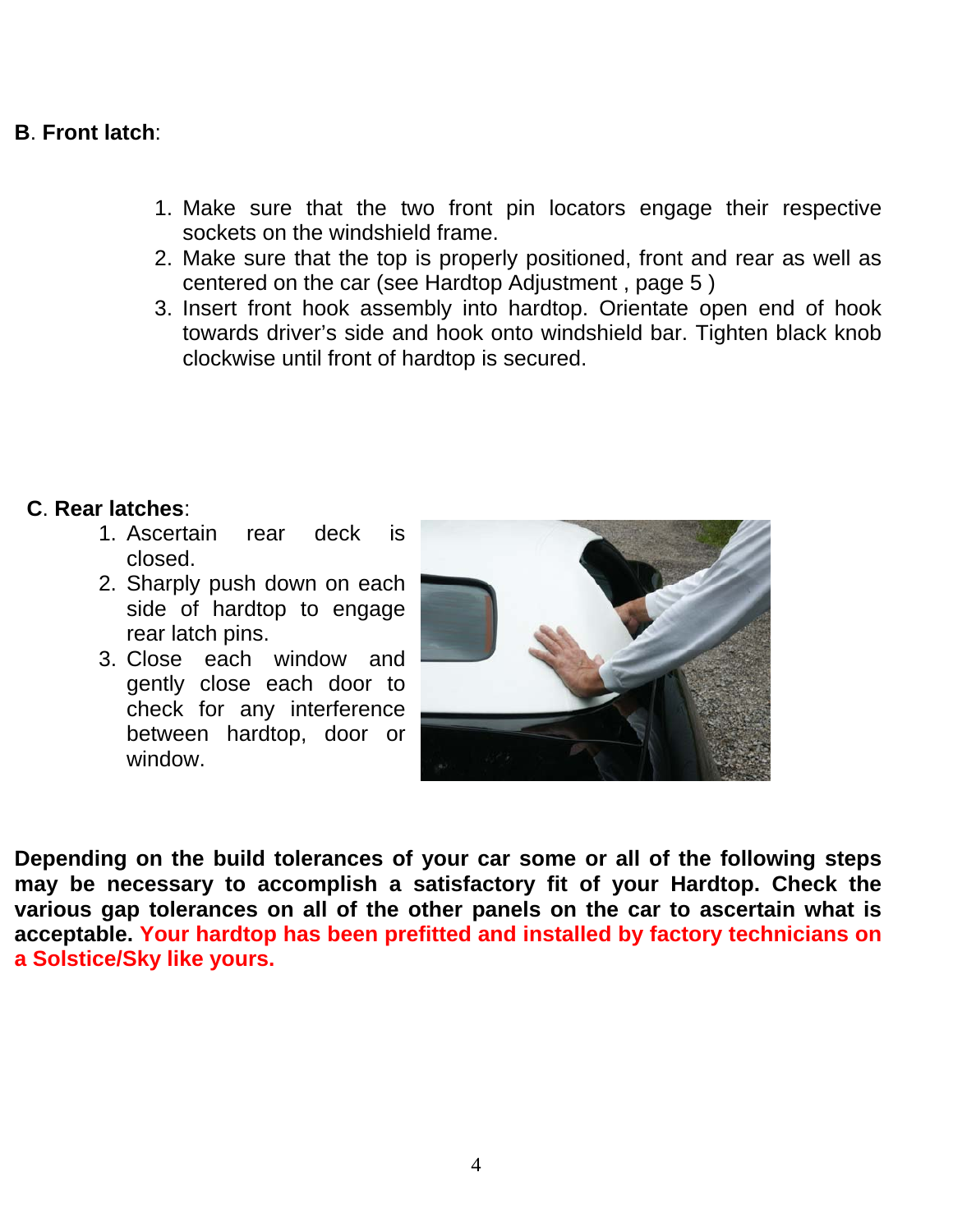## **Hardtop Adjustment**

#### **Before any adjustments are made, read complete instructions.**

#### **Normal gap between hardtop and silver windshield frame is 1/2".**

- **1.** The front of the hardtop can be adjusted upward, downward or side to side. While the Hardtop is on the car, loosen both locator pins. (**Do not remove**). Push the Hardtop into the desired position. Once satisfied with the fit retighten both locator pins**.**
- **2.** The rear gap between the Hardtop and the rear deck can be decreased or increased by adjusting the hardtop latch pins up or down. A gap *no less than ¼* " must be maintained.

#### **E. Rear Window Defogger:**

- 1. Before lowering the convertible top find the GM defogger electrical wires located on each side attached to convertible top window and unplug.
- 2. Plug each hardtop wire extension into the unplugged GM wire and bring forward towards the pivot point of the convertible on each side of the car through the trap doors.



3. After installing the Hardtop on the car, plug the wire extension into the hardtop loom on each side.

#### **F. Prep and Painting**

Use normal body shop procedures for prepping and sanding surface to be painted. The factory prime coat is water based Urethane, no sealer is necessary, and is compatible with all topcoats. We recommend dry sanding the primer verses wet sanding because of water absorption. **Caution: The factory primed surface must be top coated before being exposed to the weather**. Failure to topcoat over the prime coat can cause blisters or delamination and will void the warranty.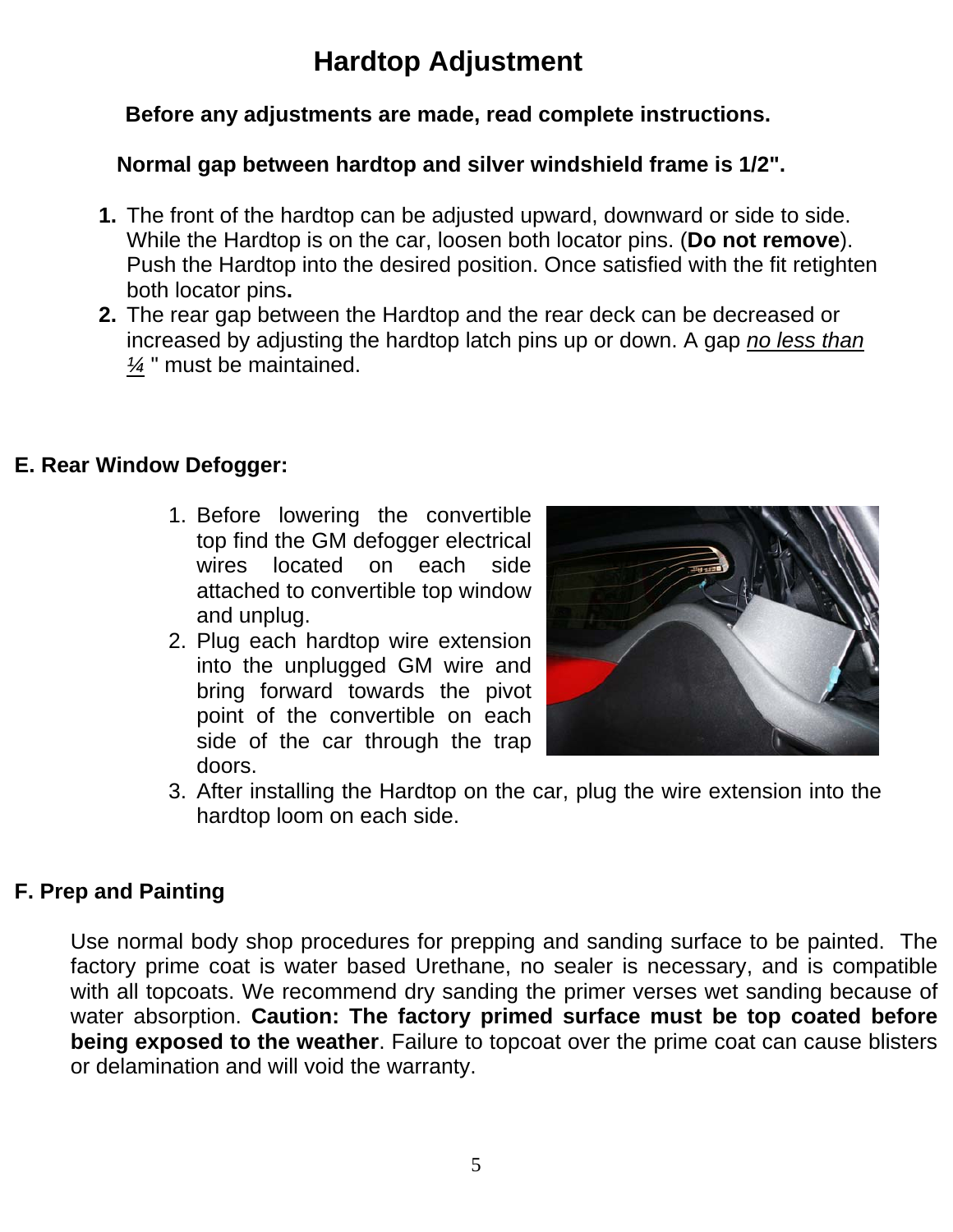#### **G. Final Installation and Assembly**

**We highly recommend finishing paint and polishing before installing the following items.** 

#### **H. Rear Window Installation**

Use normal window installation techniques and procedures for mounting the rear window. We recommend the dam method using a combination of butyl tape and urethane windshield installation adhesive. Clean all surfaces with alcohol before bonding**. Position window using spacers around perimeter. The outside surface of the window should be slightly below the surface of the hardtop.** 



#### **Tips for Successful Installation of Hard plastic"L"shaped trim moldings and Rubber window seals**

*Trim Moldings "L" Shaped* **- Clean the surface of the Hardtop with alcohol. Remove a short section of tape protective film. Press firmly for adhesion. Careful use of a heat gun at corners will facilitate installation. Check openings. Adjust the molding to suit. The adhesive does not become a bond for 48 hours to allow for repositioning. When satisfied with the gap/fit use the heat gun while pressing down on the molding to permanently activate adhesion.** 

*Rubber Seals* **– Clean the surface with alcohol. Compress rubber from end to end. Do not stretch.**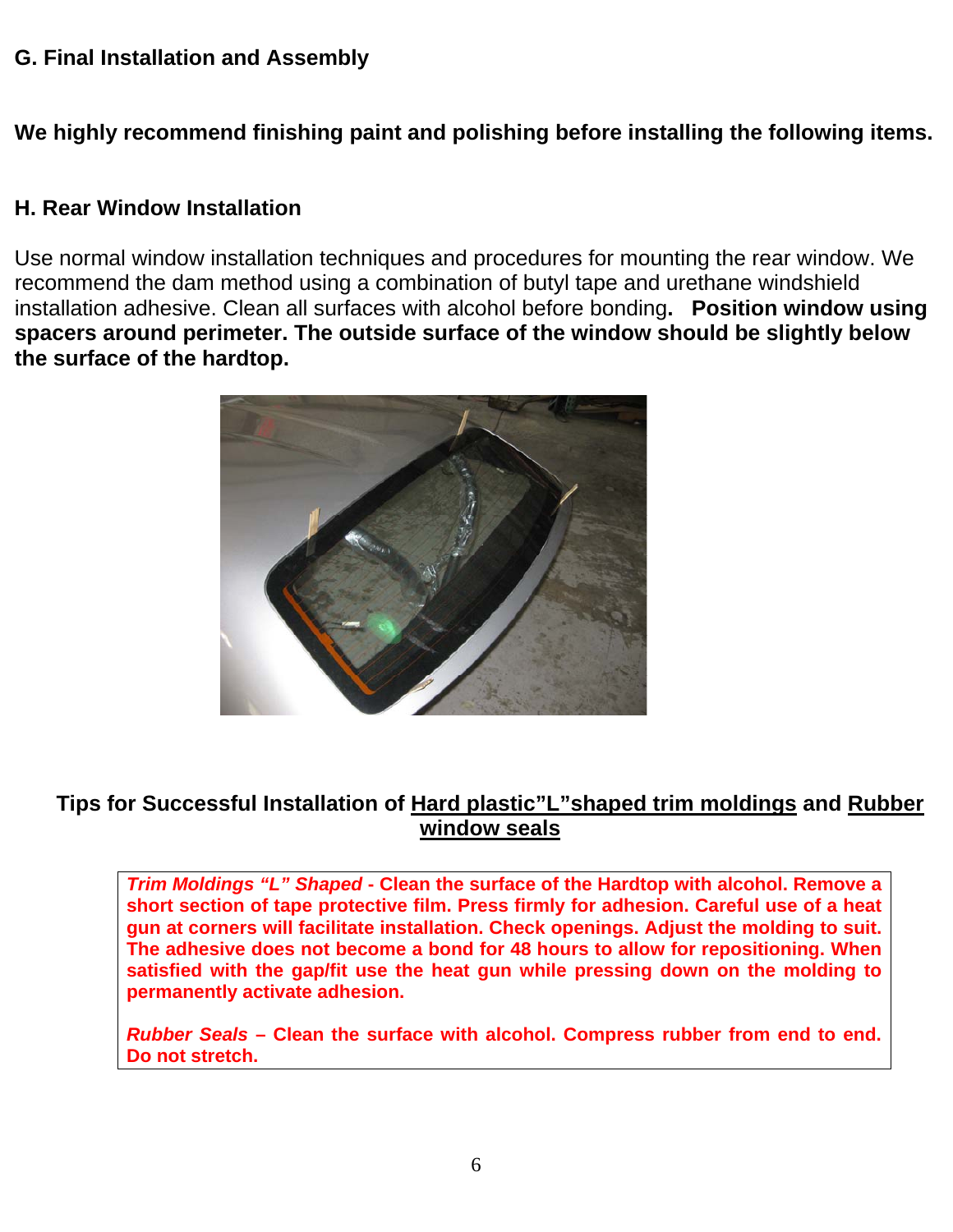## **Molding and Rubber Installation**

Remove hardtop from the vehicle and place upside down on a secure well padded surface.

Reinstall hardtop on vehicle ascertaining the hardtop is adjusted front to rear and side to side. **Normal gap between hardtop and silver windshield frame is 1/2".** 

#### **Side Window Molding**



Note: The short leg of the drip edge guard should be on the outside edge of the hardtop pointing upward.

 Install the side window drip guard molding by removing the tape protective film. As you proceed start at the front corner aligning the edge guard and hardtop while moving rearward. Press firmly for permanent adhesion. Careful use of a heat gun or hair dryer will facilitate installation

#### **Side Window Seals**

- 1. Clean the painted fiberglass surface area with alcohol.
- 2. With the side windows open begin at front corner. Remove red film from adhesive approximately 3" from leading edge of window seal.
- 3. Insert nose into and tight against the windshield weather seal pocket for a perfect fit. Press seal against hardtop for adhesion.
- 4. Open door and raise window. Gently close door for any interference between hardtop, door or window. A crisp dollar bill can be used to check for proper window seal. Open door with the window in the up position. Place the



bill between the window and the seal and close the door. The bill should drag but not rip while pulling out.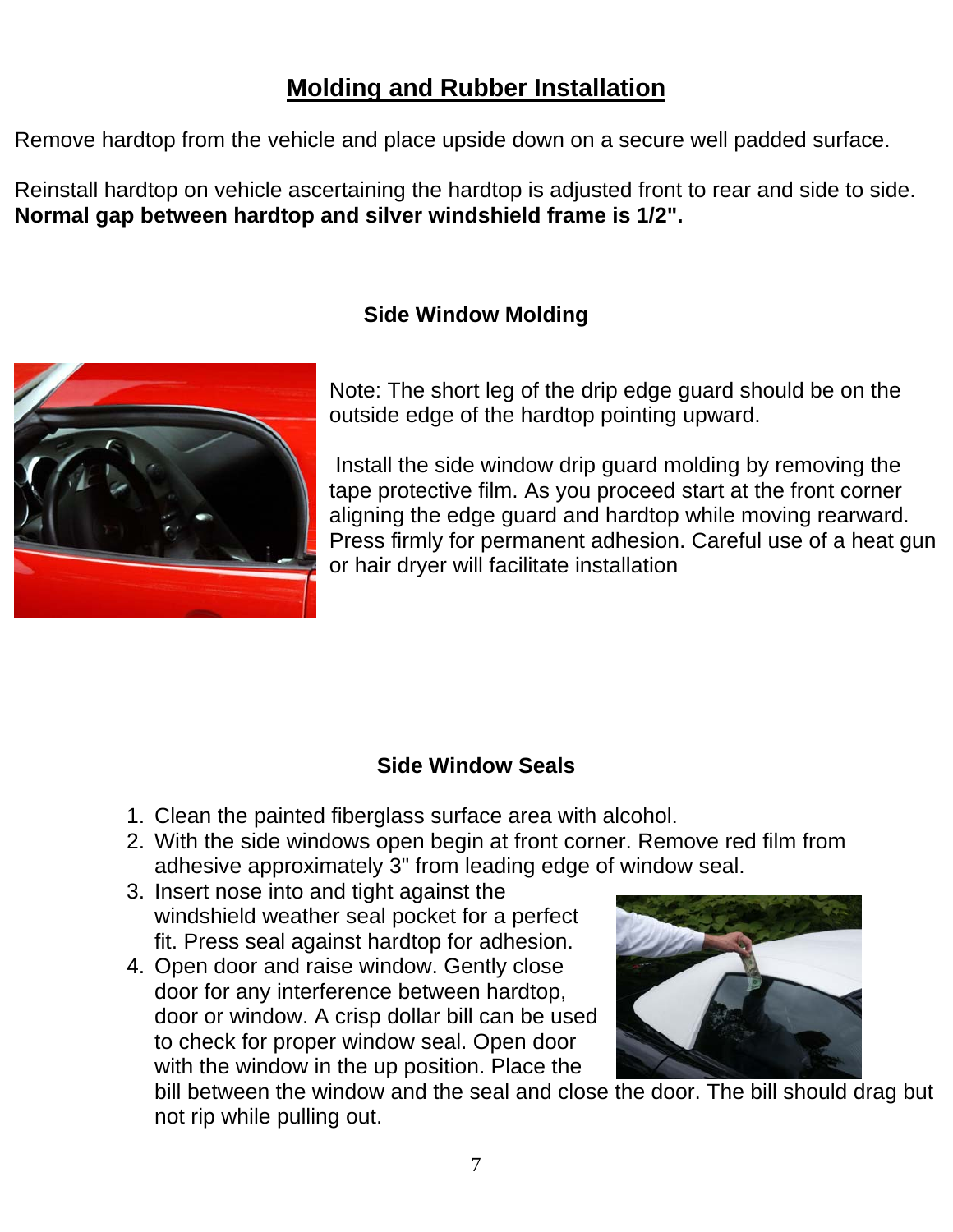- 5. Proceed rearward with installation of window seal. Do not stretch rubber. Check with dollar bill as you proceed. Trim bottom approximately 1/4" long. Compress seal to install bottom corner. The adhesive does not become a permanent bond for 48 hours to allow for repositioning.
- 6. Repeat process on the other side.

Now step back admire and enjoy the new aggressive attitude of your Solstice/Sky.

**Note!** Initially when raising the window it may follow the wrong track in the rubber until the rubber seal takes a permanent set from the window. Make sure that the rubber is properly lubricated with silicone based wax or Vaseline. To avoid this, push outward on the window while it is raising. Initially when the car is not in use, leave the windows in the up position then close the doors to facilitate the set.

#### **F. Maintenance of the Hardtop:**

- 1. Periodically check the tightness of all the latches.
- 2. Side window rubber molding may be lubricated with a silicone base wax or Vaseline for easy winding of the windows. Similar lubrication may be used on the deck rubber seal if squeaking occurs.
- 3. If painted, keep surface waxed to preserve the gloss finish. On vinyl tops, clean periodically with a vinyl cleaner and coat with a vinyl top sealer.
- 4. If the rear window is Plexiglas caution should be exercised to prevent scratching. Don't wipe when dry. Clean with water and mild soap using a sponge or soft cloth. Dry with a chamois. Keep dirty rags away from the window. A Plastic wax such as "Mirror Glaze" can be used to wax the window.